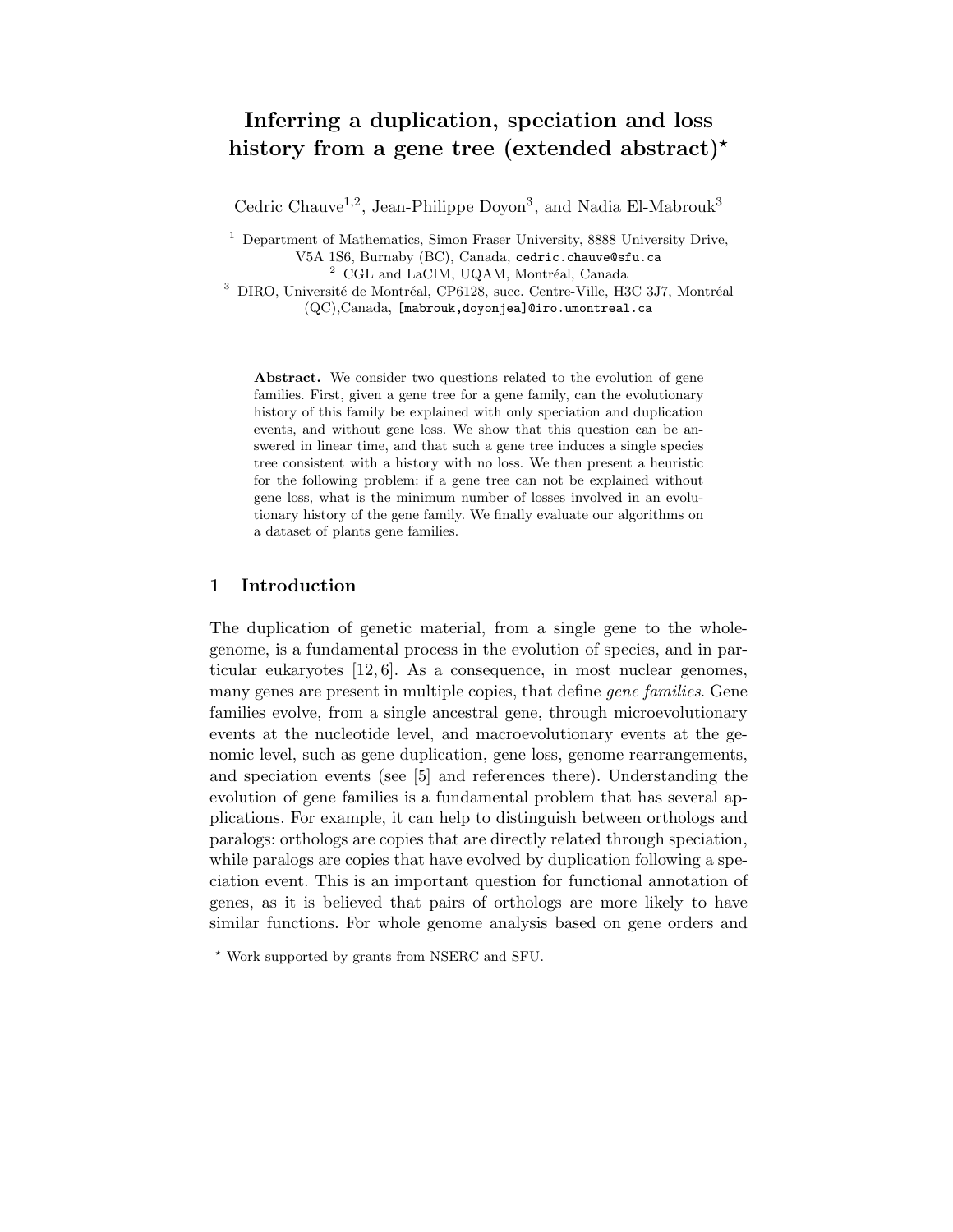rearrangements, understanding the evolution of gene families can help establishing unambiguous one-to-one mappings between pairs of genomes, which is, in general, a hard computational problem (see [2]).

As the notion of orthology and paralogy is directly related to the history of speciation and duplication events during genomes evolution, a natural way of distinguishing between the two types of gene homologues is to infer these events from the phylogenetic tree of a gene family. This question has been widely considered in the case of a well established species tree. It can be described as "fitting a gene tree into a species tree", which is not obvious due to the possible incongruence between the two trees [10]. The main algorithmic approach developed to solve this problem, the gene tree/species tree reconciliation, allows to identify the duplications with respect to the speciation events in the species tree [4, 13]. It is based on a mapping of the gene tree into the species tree, that can be done in linear time [15, 3, 16].

Here we consider the more general case where the species tree is unknown. In this context, a natural question is to infer a species tree from a set of gene trees, that optimizes a given criterion, either combinatorial, like the number of duplications and/or losses [13, 11], or probabilistic [1]. However, we follow a different approach, as we start from a decision question, motivated among other reasons, by the importance of duplications and speciations to infer co-orthologs: given the gene tree of a specific gene family, can this gene tree be explained using only duplication and speciation events (e.g. without gene losses)? If a gene tree can be explained by a Duplication/Speciation history, we call it a DS-tree (a terminology inspired from [9]). Otherwise, we explain the non-agreement between the gene tree and any DS history by the presence of gene loss events, and we consider the problem of minimizing such number of gene losses. The more general problem of minimizing duplications and losses (in the minimum mutation cost model) for reconciling a set of gene trees has been shown to be NP-hard [13].

In Section 2, we define the notion of a DS-tree in both the frameworks of evolution and reconciliation. We then show, in Section 3, that deciding if a gene tree is a DS-tree can be answered in linear time<sup>4</sup> , and that in such a case, there is a single species tree that is compatible with the corresponding Duplication/Speciation history. In the case where a given gene tree  $T$  is not a DS-tree,  $T$  can be derived from a DS-tree by a series of gene losses. We introduce, in Section 4, the problem of finding the

<sup>4</sup> For space reasons, all proofs are omitted and will appear in the full version of this paper.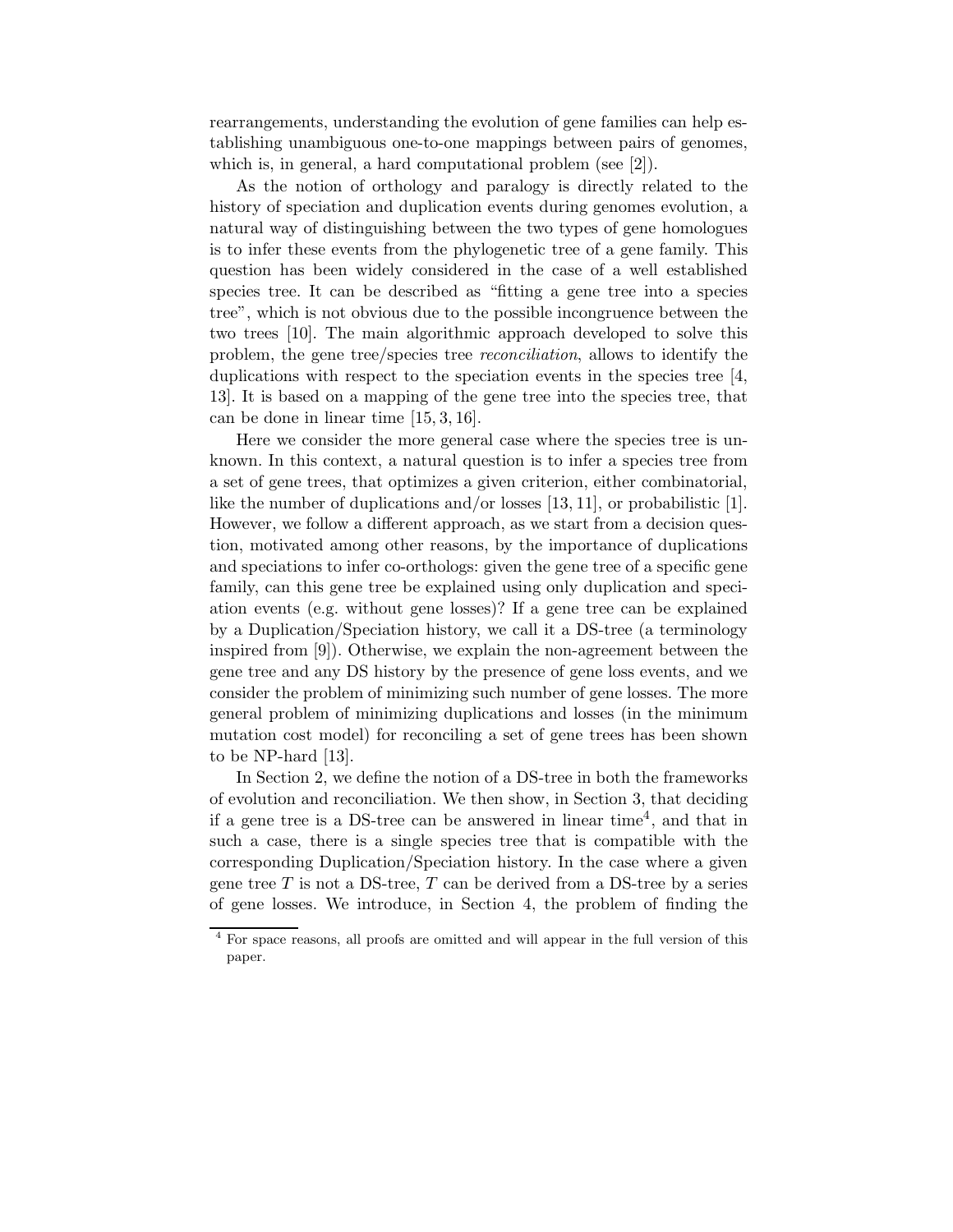minimum number of gene losses that are needed to transform a DS-tree into  $T$ , and we give an efficient heuristic for this problem running in time  $O(q \times n)$ , where *n* is the size of *T* and *g* is the number of genomes represented in  $T$ . We finally analyze, in Section 5, a dataset of plant gene families taken from [14].

## 2 Duplication/Speciation history and Reconciliation

Duplication/Speciation history. Let  $\mathcal{G} = \{1, 2, \dots, g\}$  be a set of integers representing g different species (genomes). A species tree for  $\mathcal G$  is a binary tree with exactly g labeled leaves, where each  $i \in \mathcal{G}$  represents the label of a single leaf. A gene tree T on  $\mathcal G$  is a binary tree with labeled leaves, where each leaf is labeled by an integer from  $\mathcal G$ . It is a formal representation of a phylogenetic tree of a gene family, where each leaf labeled i represents a member of the gene family located on genome i.

We say that T is a *Duplication/Speciation tree* (or simply a DS-tree) if there exists a history involving only duplication and speciation events that can lead to the observed tree  $T$ . Hereafter, we formally define a Duplication/Speciation history (from now called DS history). See Figure 1 for an illustration.

**Definition 1.** Let  $\mathcal{T} = (T^1, T^2, \cdots T^n)$  be an ordered sequence of n gene trees. We denote by  $g_k$  the number of genomes represented by  $T^k$  for any k. We say that  $\mathcal T$  is a DS history if and only if:

- 1.  $T^1 = x$  is a tree restricted to a single vertex x and  $g_1 = 1$ ;
- 2. For  $0 < k < n$ , one of the two following situations hold:
	- (a) Duplication event:  $T^{k+1}$  is obtained from  $T^k$  by adding two children  $y$  and  $z$  to a leaf  $x$ , and labeling them as  $x$ .
	- (b) Speciation event: There exists  $i, 1 \leq i \leq g_k$ , such that  $T^{k+1}$  is obtained from  $T^k$  by adding two children y and z to each leaf x of  $T<sup>k</sup>$  labeled *i*, and labeling one of the two new nodes by *i* and the other by  $g_k + 1$ . Moreover,  $g_{k+1} = g_k + 1$ .

Let  $\mathcal T$  be a DS-history leading to a gene tree  $T$ . Then, by construction,  $\mathcal T$  leads to a unique species tree S induced by the speciation events (see Figure 1.a. and b.). We say that the species tree S is DS-consistent with T.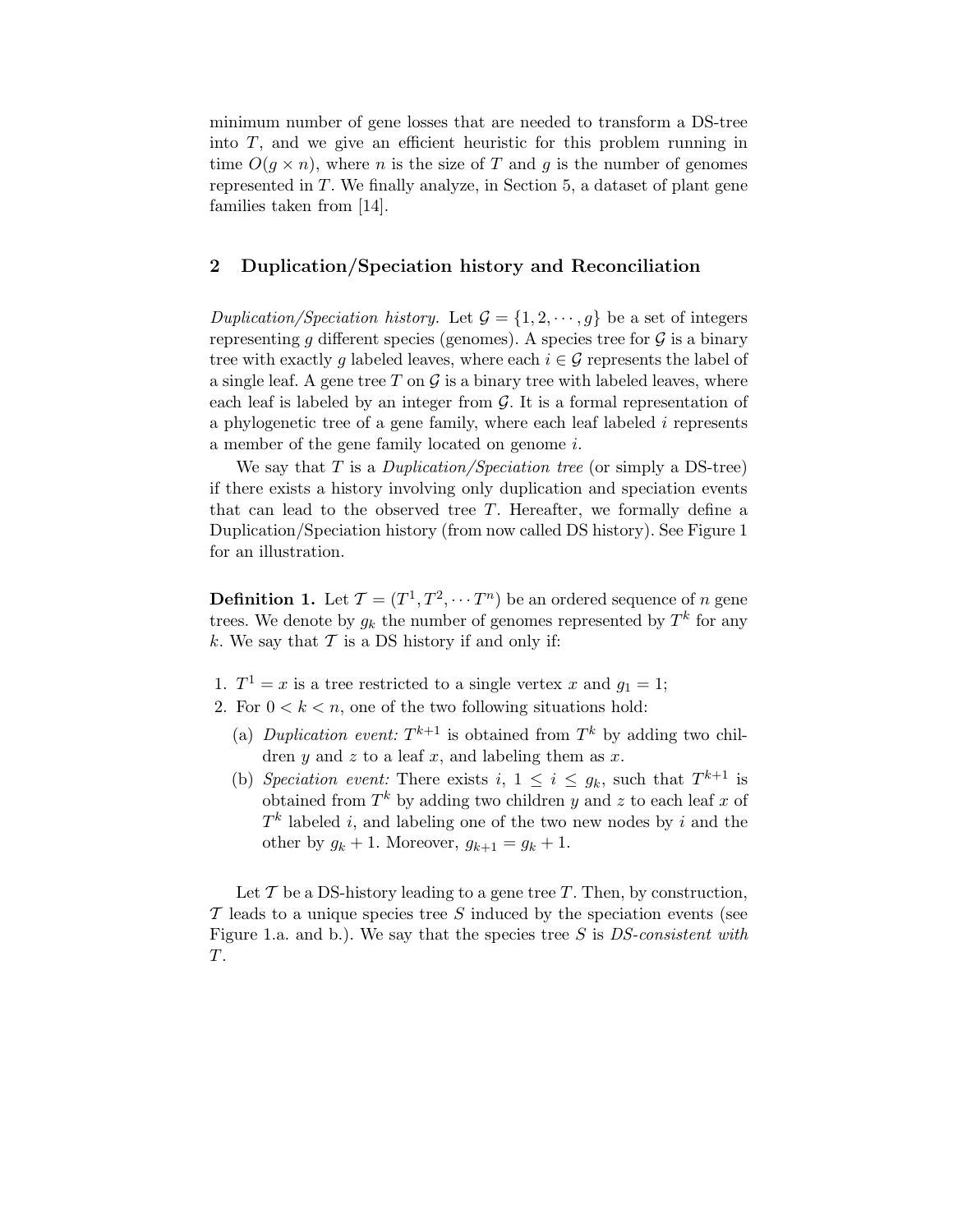

Fig. 1. (a) A DS-history; the segments represent the individual genes; the duplication events are indicated by bold lines, and the speciation events by dashed lines; the genes are denoted as  $k_i$  meaning "gene i in genome k". (b) The induced species tree S. (c) The induced gene tree  $T$ ; notations introduced in Section 3: the partition associated to each internal node is shown; the border  $B$  of  $T$  contains the two nodes indicated by plain circles, with the associated partition  $\{\{1\}, \{2, 3\}\}\,$ , the nodes indicated by plain squares form the border of the forest  $F_r$  containing the subtrees of T whose leaves belong to  $\{2,3\}.$ 

Reconciliation. Suppose that a species tree S is already known for  $\mathcal{G}$ . Then a natural question is to know whether S is DS-consistent with T. This question can be answered by using the classical reconciliation approach that "embeds" the gene tree T into the species tree  $S$  [7, 13]. The potential non-congruence between a species tree and a gene tree can then be explained by a minimum number of gene losses. More precisely, the reconciliation approach aims to infer a duplication/loss history that has led to the gene tree  $T$ , based on a particular mapping (the LCA mapping) from the vertices of T to the vertices of S. We denote by  $\ell(T, S)$ the number of loss events.

In this framework, the notion of DS-tree and DS-consistent species tree can be stated as follows (see [7] for a proof of the equivalence between the two approaches): a gene tree T on  $\mathcal G$  is a DS-tree if there exists a species tree S on G such that  $\ell(T, S) = 0$ , in which case S is said to be DS-consistent with T.

## 3 Recognizing a DS-tree

In this section, we propose two characterizations of a DS-tree following from the fact that a DS-tree should lead to a species tree  $S$  that is DS-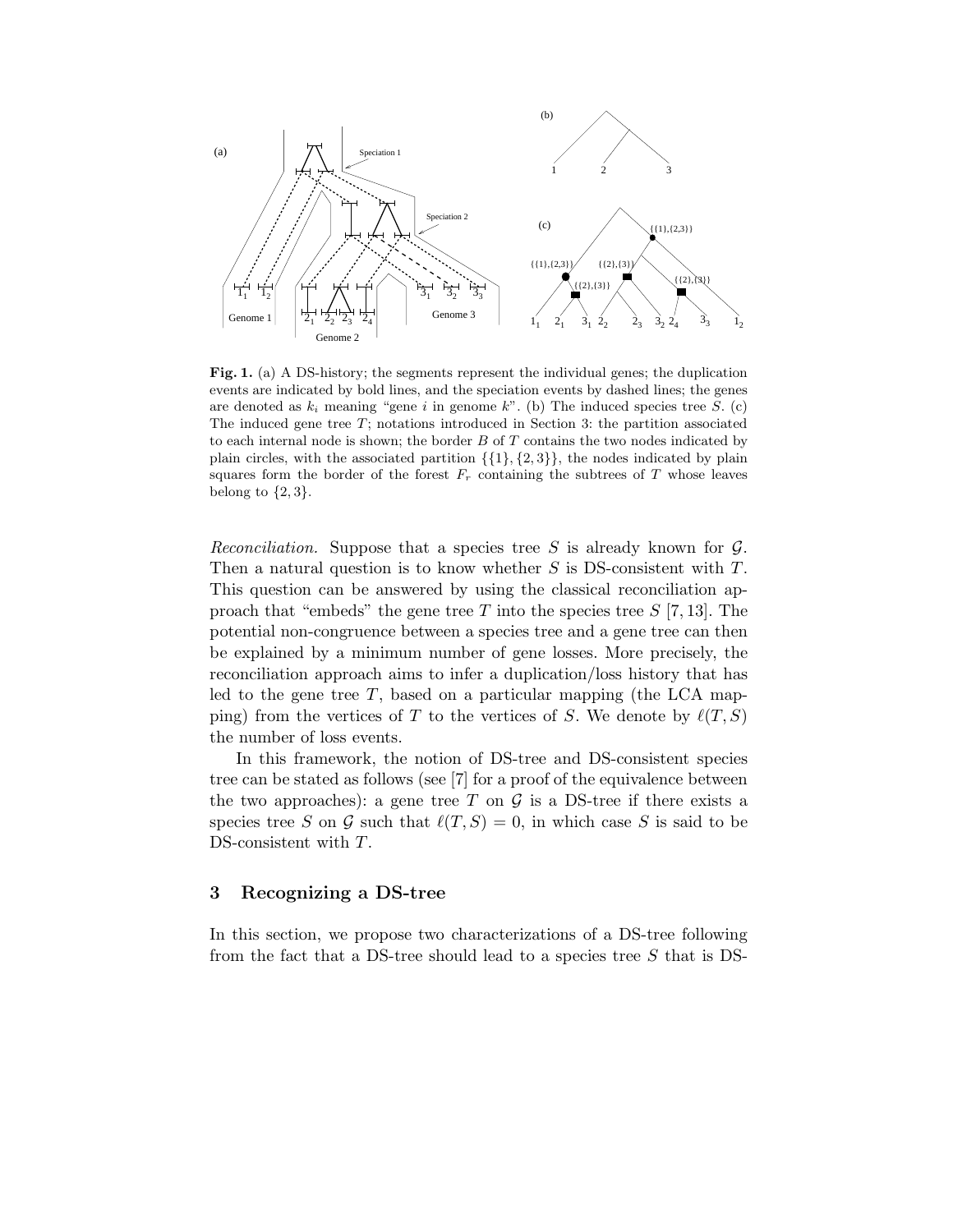consistent with  $T$ . The first follows a bottom-up approach, and is the base of the linear-time recognition algorithm presented at the end of this section. The second characterization follows a top-down strategy and leads naturally to our heuristic for the problem of inferring the minimum number of gene losses required to recover a DS-tree from a given gene tree (Section 4).

We first introduce a few notations and definitions. Let  $T$  be a gene tree on a genome set  $\mathcal{G} = \{1, \ldots, g\}$ . For a given vertex x of T, we denote by  $T_x$  the subtree of T rooted at x, and by  $L(x)$  the subset of G defined by the labels of the leaves of  $T_x$ . We also denote by  $x_l$  and  $x_r$  respectively the left and right child of  $x$ .

A *cherry* of T is a subset  $\{i, j\}$  of G such that  $L(x) = \{i, j\}$  for a given vertex  $x$  of  $T$ .

**Definition 2.** A cherry  $\{i, j\}$  is said to be a *DS-valid cherry* for T if, for any vertex  $x_l$  such that  $L(x_l) = \{i\}$  (resp.  $\{j\}$ ) and  $L(x) \neq \{i\}$  (resp.  $\{j\}$ ) where x is the parent of  $x_l$ , the sibling  $x_r$  of  $x_l$  is such that  $L(x_r) = \{j\}$  $(\text{resp. } \{i\}).$ 

If  $\{i, j\}$  is a DS-valid cherry, we denote by  $c(T, i, j)$  the gene tree on  $\mathcal{G}\backslash\{i,j\}\cup\{g+1\}$  obtained by replacing every internal vertex x such that  $L(x) = \{i, j\}$  by a leaf labeled  $g + 1$ .

Let x be an internal vertex of T. The unordered pair  $\{L(x_l), L(x_r)\}$ is called the partition associated to x. We say that x is valid iff  $L(x_l) \cap$  $L(x_r) = \emptyset$ . Let F be a forest, that is a set of one or more trees. We say that a set X of vertices of F is *covering* F iff each leaf belonging to a tree of  $F$  is a descendant of a unique vertex of the set  $X$ . We say that a vertex x is higher than a vertex z if z is a descendant of x. Let  $B = \{b_1, \ldots, b_k\}$ be the set of highest valid vertices of a forest  $F: B$  is called a *border* iff it is covering  $F$  and all the partitions associated to the vertices of  $B$  are identical. Let B be a border of a forest F, and  $\{P_l, P_r\}$  be the partition generated by the vertices of B. We denote by  $F_l$  (resp.  $F_r$ ) the set of subtrees whose leaves labels belong to  $P_l$  (resp.  $P_r$ ) (see Figure 1.c. for an illustration of notations).

**Definition 3.** A *DS-valid forest* is recursively defined as follows:

- 1. It is a set of leaves or
- 2. It has a border and its resulting forests  $F_l$  and  $F_r$  are DS-valid.

**Theorem 1.** Let  $T$  be a gene tree on  $\mathcal{G}$ . The following statements are equivalent.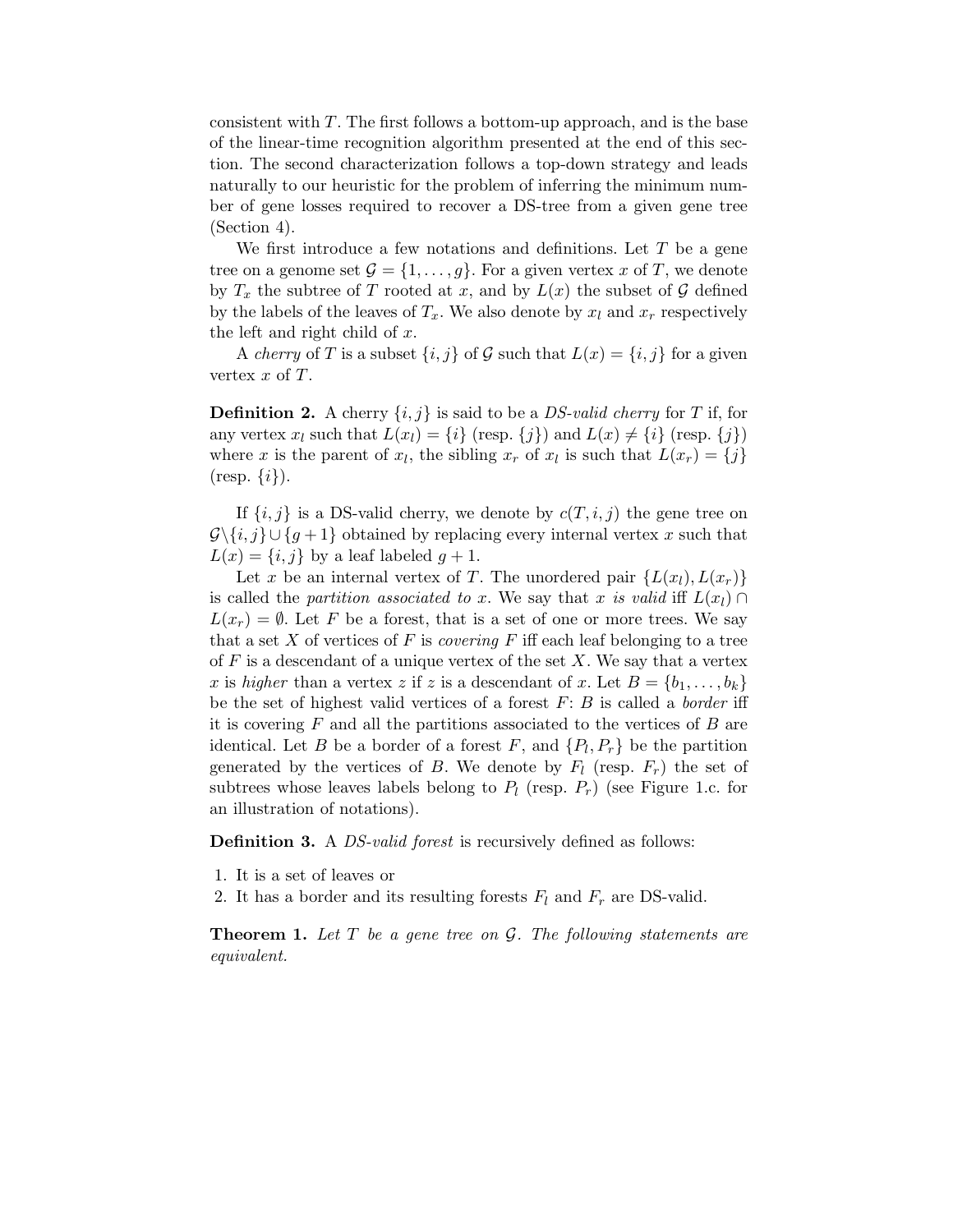- 1. T is a DS-tree.
- 2. Either  $g = 1$ , or for any cherry  $\{i, j\}$ ,  $\{i, j\}$  is a DS-valid cherry for T and  $c(T, i, j)$  is a DS-tree on  $\mathcal{G}\backslash\{i, j\} \cup \{g+1\}.$
- 3. T is a DS-valid forest.

**Corollary 1.** Let  $T$  be a DS-tree on  $G$ . There exists a single species tree for G that is DS-consistent with T.

Point 2 of Theorem 1 immediately translates into a simple algorithmic principle allowing to check whether a gene tree is a DS-tree. It is based on iteratively considering a cherry, checking its DS-validity, and then contracting all its occurrences into leaves and updating the species tree with the current cherry. We describe below a linear time and space algorithm based on this principle, taking as input a gene tree T on G with  $|G| = q$ , and returning the species tree that is DS-consistent with  $T$ , if any.

|     | Algorithm DS-recognition $(T)$                                             |
|-----|----------------------------------------------------------------------------|
| 1.  | Let S be an empty tree and $m = q + 1$                                     |
| 2.  | Perform a depth-first traversal of $T$ , and let $x$ be the current vertex |
| 3.  | IF x is an internal vertex with children $x_l$ and $x_r$ such that         |
| 4.  | $L(x_i) = \{i\}$ and $L(x_i) = \{j\}$ and $i \neq j$ THEN                  |
| -5. | FOR EVERY vertex $z_l$ such that $L(z_l) = \{i\}$ DO                       |
| 6.  | Let $z_r$ be the sibling of $z_l$ and z its parent                         |
| 7.  | IF $L(z_r) = \{j\}$ THEN replace $T_z$ by a leaf labeled m                 |
| 8.  | ELSE IF $L(z_r) \neq \{i\}$ THEN RETURN FALSE                              |
| 9.  | IF there remains a vertex x with $L(x) = \{j\}$ THEN                       |
| 10. | <b>RETURN FALSE</b>                                                        |
| 11. | Add to S a subtree with root labeled m and children labeled i and j        |
| 12. | Increment $m$                                                              |
| 13. | RETURN S                                                                   |

**Theorem 2.** Given a gene tree  $T$  with n vertices, Algorithm DS-recognition returns FALSE iff  $T$  is not a DS-tree, and the only species tree that is DS-consistent with T otherwise. It can be implemented to run in  $O(n)$  time and space.

## 4 Inferring gene losses in a non DS-tree

#### 4.1 Problem statements

If a gene tree  $T$  is not a DS-tree, and assuming that the given gene tree T is correct (see [8] for a discussion on the case where gene duplications can lead to an incorrect gene tree for a gene family), this implies that some homologous genes are missing or have been deleted or transformed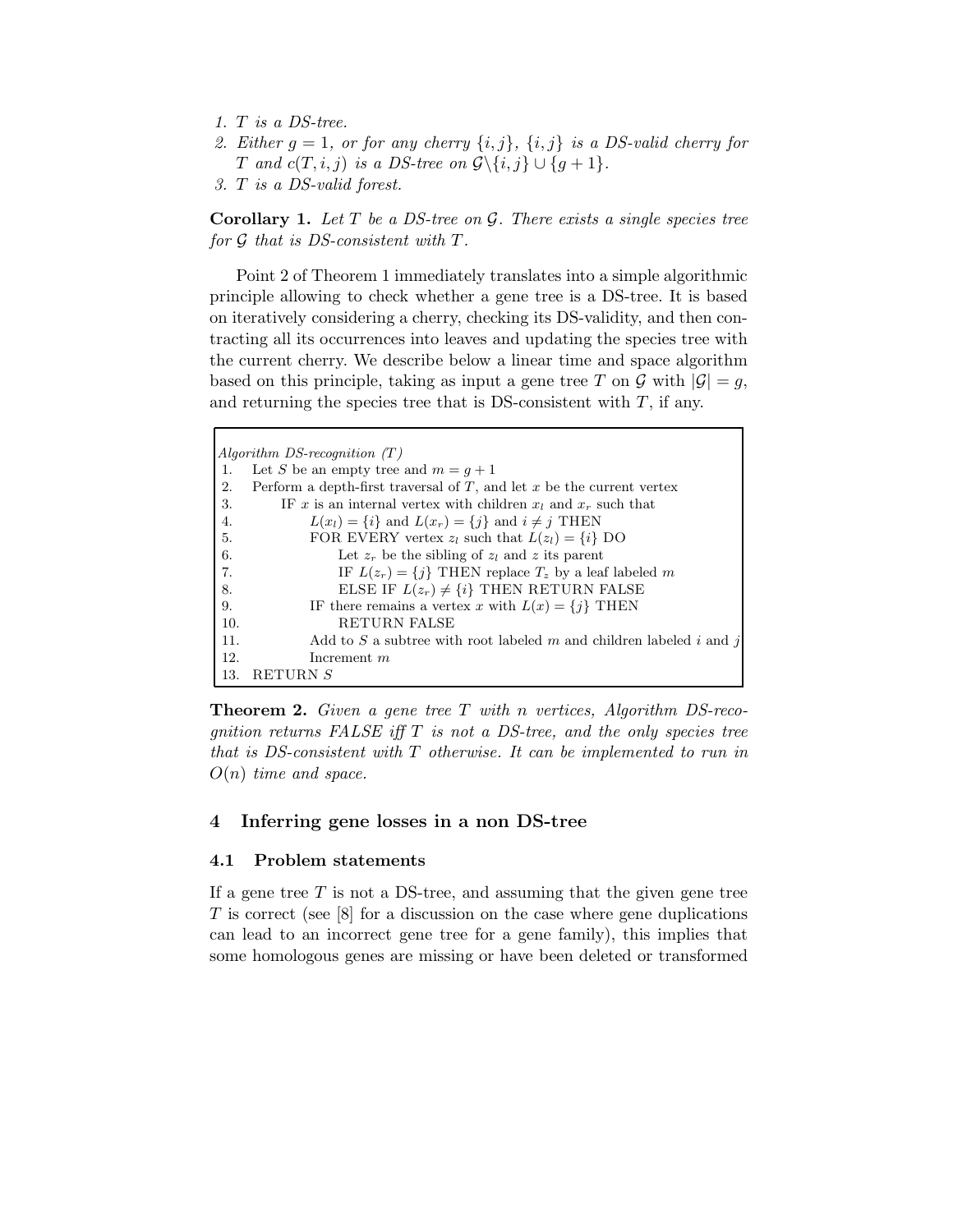to pseudo-genes during evolution. When a species tree  $S$  is known, the reconciliation method can be used to infer a scenario of minimum number  $\ell(T, S)$  of gene losses that has led to the observed tree. In this section, we assume that the species tree is unknown, and consider the following natural optimization problem.

**Duplication/Loss problem:** Given a gene tree  $T$  that is not a DS-tree, find a species tree S such that  $\ell(T, S)$  is minimum.

This problem can be related to those considered in [13] that compute, for a given gene tree T (or more generally a set of gene trees  $T_1, \ldots, T_k$ ), a species tree S minimizing the total number of duplications (in the socalled duplication cost model) or duplications and losses (in the mutation cost model). They have both been shown to be NP-hard [13], but fixedparameter tractable [11].

We will instead consider an equivalent formulation of this problem, based on the following property: if  $T$  is not a DS-tree, then for every species tree S, there is a DS-tree  $T<sup>S</sup>$  that can be obtained from T by inserting a minimum number of subtrees such that  $S$  is DS-consistent with  $T<sup>S</sup>$ . Each of these *subtree insertions* represents a gene loss in a given ancestral or extent genome. This way to relate T to a DS-tree  $T^S$ , for a given species tree  $S$ , leads to the following optimization problem, in the case of an unknown species tree:

Subtrees Insertion Problem: Given a gene tree T that is not a DStree, find the minimal number  $\delta$  of subtree insertions in T allowing to transform T into a DS-tree T'. We denote by  $(S, \delta)$  a solution to this problem, where S is such that  $T' = T^S$ .

It follows from [7] that:

**Proposition 1.** The Duplication/Loss Problem and the Subtrees Insertion Problem are equivalent: a species tree S is a solution to the Duplication/Loss Problem with  $\ell(T, S) = \delta$  if and only if  $(S, \delta)$  is a solution to the Subtrees Insertion Problem.

#### 4.2 A heuristic for the Subtrees Insertion Problem

We now describe an algorithm allowing to obtain an upper bound on the minimum number of subtrees insertions – called insertions from now for short – required to transform a gene tree  $T$  into a DS-tree.

The method can be decomposed in three steps: (1) recursively label the vertices of T with subsets of the genome set  $\mathcal{G}$ , (2) use these labels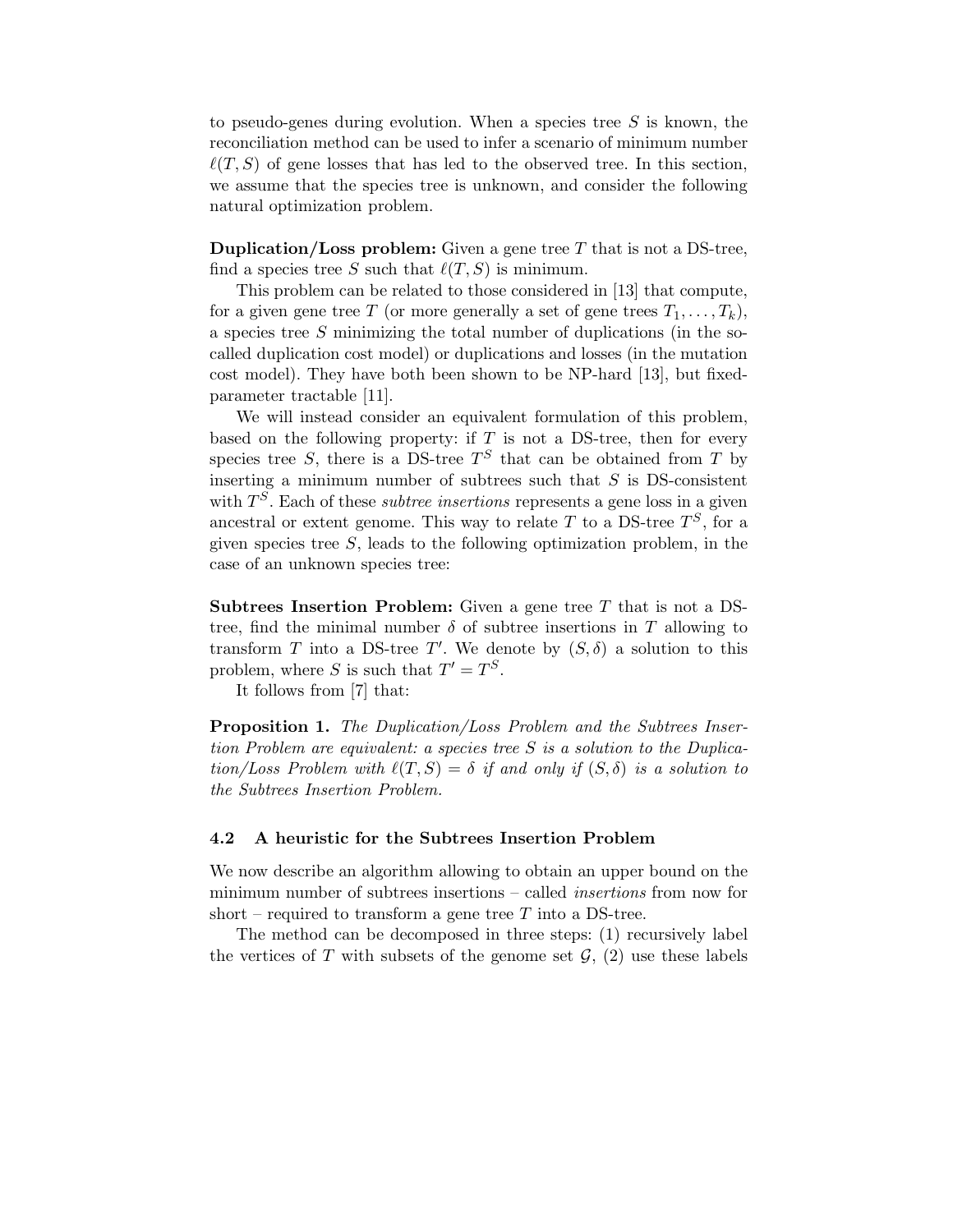to construct a DS-tree from T, and  $(3)$  factorize some of the insertions to reduce the total number of insertions.

Labeling the vertices of T. Initially, each vertex x of T is labeled by its genome set  $L(x)$ . A set of vertices is said *consistent* if and only if any two vertex labels with a non-empty intersection are identical. Procedure Relabel below then relabels the vertices of  $T$  in order to obtain successive levels of consistent vertices. It uses the following concepts: a set  $\{x_1, \ldots, x_k\}$  of vertices is said to be connected if the intersection graph induced by the labels of these vertices (the nodes of the graph are the  $x_i$ 's and two nodes are connected if their labels have a non-empty intersection) is connected. Completing the labels of a set  $\{x_1, \ldots, x_k\}$  of connected vertices consists in adding to the label of every vertex x the subset  $\cup_{i=1}^k L(x_i) \backslash L(x)$  of  $\mathcal{G}$ , in order that its new label is  $\cup_{i=1}^k L(x_i)$  (see Fig. 2).

|                   | $Procedure$ Relabel $(T)$                                                  |
|-------------------|----------------------------------------------------------------------------|
|                   | $F$ is the forest restricted to the tree $T$ ;                             |
| $\cdot$ 2.        | WHILE $F$ is not restricted to a set of leaves DO                          |
| $\blacksquare$ 3. | Let V be the set of highest valid vertices of $F$ ;                        |
| 4.                | Complete the labels of every maximal connected subset of $\mathcal V$      |
| -5.               | Let F be the forest of $\mathcal{V}$ :                                     |
| -6.               | IF q is inserted in the labels of a vertex x and of a descendant of x THEN |
|                   | Remove $g$ from the label of $x$ .                                         |

The successive sets of highest valid vertices of T considered in Procedure Relabel are called the successive levels of T. An illustration of this procedure is given in Figure 2.

A first transformation of T into a DS-tree. We now describe how to use the vertices labels computed by *Procedure Relabel*  $(T)$  in order to insert subtrees into  $T$ , in such a way that the result is a DS-tree. We denote by  $L$  the new labeling of the vertices of  $T$  computed by *Procedure Relabel*  $(T)$ : for a vertex x of T,  $L(x)$  is the new genome set associated to x. For a given level of T, represented by a forest  $\mathcal F$  of p trees  $T_1, \ldots, T_p$  rooted at the vertices  $x_1, \ldots, x_p$ , we extend the notion of connected subset of the  $x_i'$  $S_i$ s used in *Procedure Relabel* as follows: a subset of the  $T_i'$  $i's$  is said to be connected if the intersection graph induced by the labels of the corresponding  $x_i'$  $s_i$ 's is connected. We call the partition of  $\mathcal F$  by genome sets the unique partition of  $\mathcal F$  into forests defined as maximal connected subsets of the  $T_i'$  $i's.$ 

The construction algorithm is described below, and illustrated in Figure 3.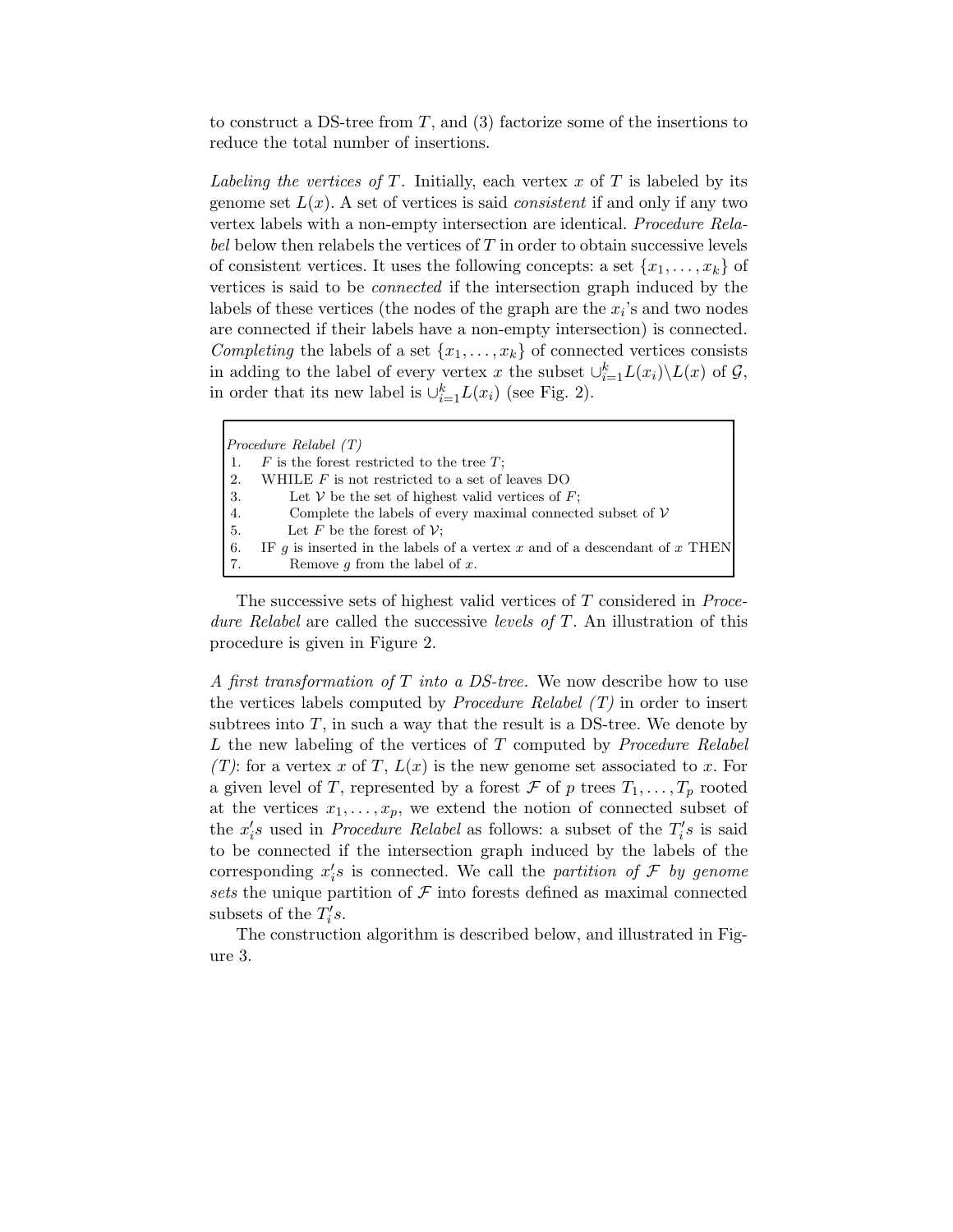

Fig. 2. An illustration of *Procedure Relabel* for a tree on the genome set  $G =$  $\{1, 2, 3, 4, 5\}$ . For each internal vertex x, the label in square brackets is the genome set  $L(x)$  of x and the label in brackets is the genome subset inserted by Procedure Relabel. This tree has three levels: the first level is the set of vertices indicated by bold circles, the second is the set of bold square vertices, and the third is the two leaves indicated by white circles. The crossed genome in the label of vertex  $u$  is the genome removed after applying instruction 7 of Procedure Relabel.

|     | Procedure Construct-DSTree $(T,L)$                                            |
|-----|-------------------------------------------------------------------------------|
| 1.  | FOR each level of $T$ (involving insertions) beginning with the last level DO |
| 2.  | Let $\mathcal F$ be the forest representing the current level;                |
| 3.  | Let $F_1, \cdots F_n$ be the partition of $\mathcal F$ by genome sets;        |
| 4.  | FOR each subforest $F_i$ DO                                                   |
| 5.  | Let $\mathcal{G}_i$ be the genome set of $F_i$ ;                              |
| 6.  | Let P be an arbitrary phylogeny for $\mathcal{G}_i$ ;                         |
| 7.  | FOR each vertex x of T such that $L(x) \subset \mathcal{G}_i$ DO              |
| 8.  | Perform the unique set of subtrees insertions,                                |
| 9.  | in the subtree $T_x$ and on the edge from x to its parent                     |
| 10. | leading to the phylogeny $P$                                                  |
|     |                                                                               |



Fig. 3. The result of applying *Procedure Construct-DSTree* on the input  $(T, L)$  given by Fig 2. The inserted branches are indicated by dotted lines.

The construction procedure can be reformulated as follows: consider successively each level  $\mathcal F$  of T beginning with the last one, for each tree  $T_i$ of  $\mathcal F$  rooted at  $x_i$ , perform the subtrees insertions leading to the genome set  $L(x_i)$ , and then replace each tree of  $T_i$  by a single leaf. The key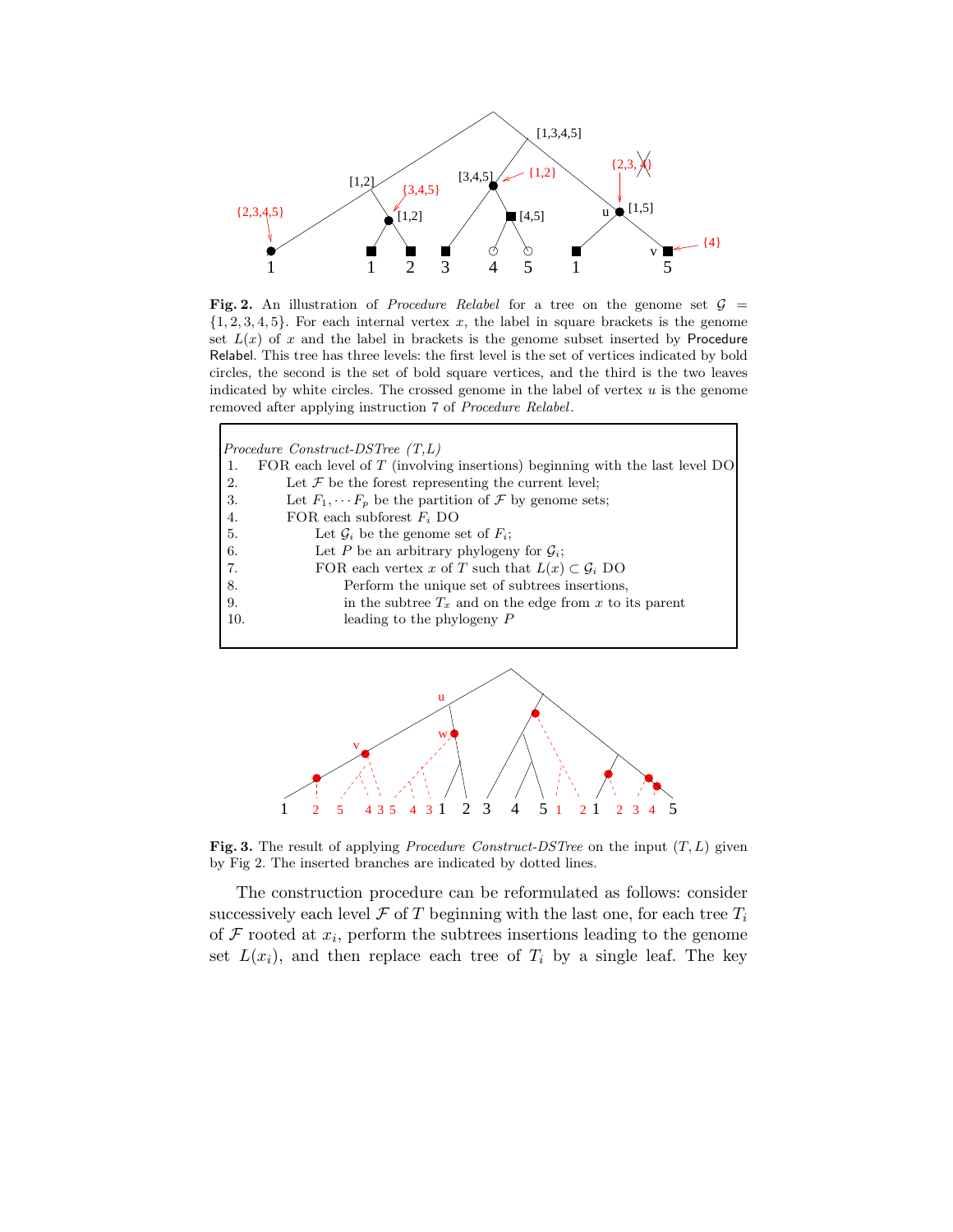observation is that each level considered by this procedure consists solely of leaves and cherries. Therefore, for any  $x_i$ , any arbitrary phylogeny  $P$ representing the genome set  $L(x_i)$  can be obtained by subtrees insertions in  $T_i$ . In other words, at each level, there is a coherent way of inserting missing genes in a way leading to the same phylogeny at each node of the tree. This is the main argument used in the proof of the following theorem.

**Theorem 3.** Let T be a gene tree that is not a DS-tree, and  $(T, L)$  the output of Procedure Relabel(T). The gene tree computed by Procedure Construct-DSTree $(T,L)$  is a DS-tree.

Corollary 2. The number of insertions performed by Procedure Construct-DSTree is an upper bound on the minimum number of insertions necessary to transform T into a DS-tree.

Note that in step 6 of Procedure Construct-DSTree, we choose an arbitrary phylogeny for the considered subset of taxa. This point could be improved as this phylogeny can be non optimal in terms of the number of subtrees insertions. It could be approached, for example, in a greedy way by selecting the phylogeny that induces the minimum number of subtrees insertions.

Reducing the number of subtrees insertions. A further improved upper bound can be obtained by "factorizing" the subtree insertions made by Procedure Construct-DSTree. Let  $T'$  be the tree computed by Procedure Construct-DSTree, u be an internal vertex of  $T'$  that is also a vertex of T. Let  $L(u_l)$  be the left genome set of u in T and  $L(u_r)$  be the right genome set of  $u$  in  $T$ . Suppose that the two children  $v$  and  $w$  of  $u$  in  $S$  are two inserted vertices, and let  $(v, L(v_r))$  and  $(w, L(w_l))$  be the two inserted branches. Then we perform the following modification of  $T'$ :

- 1. If  $L_u = R_u$ , then remove the two branches  $(v, L(v_r))$  and  $(w, L(w_l))$ and insert the subtree  $T_{w_l}$  on the branch from u to its parent (see (1) of Figure 4).
- 2. If  $L(v_r) = L(w_l)$  and  $L(v_l) = L(w_r)$ , then remove the vertices v and w and the subtrees  $T'_v$  $v'_v$  and  $T'_u$  $w_l$  (see (2) of Figure 4).

Applying the factorization rule (1) on the tree of Figure 3 gives rise to the tree of Figure 5, leading to 6 subtrees insertions.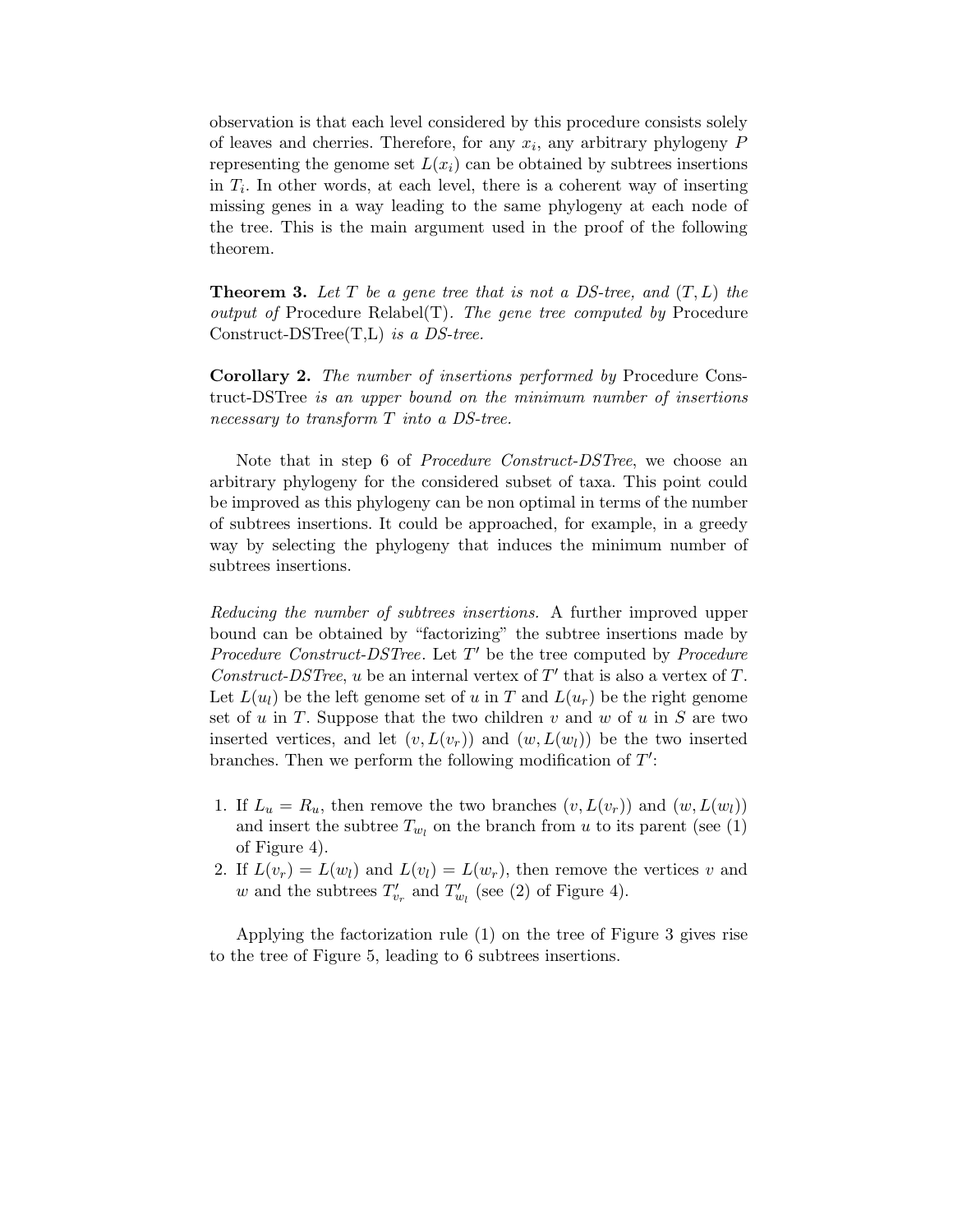

Fig. 4. Illustration of the two factorization rules.



Fig. 5. The result of applying the factorization rules on the DS-tree of Figure 3.

Complexity. Let n be the size (number of vertices) of  $T$ . A depth-first traversal of T, in time  $O(n)$ , is required before applying *Procedure Relabel* for the initial labeling of T's vertices by their genome sets. Finding the sets of highest valid vertices then requires a second preorder tree traversal, and for each set of highest valid vertices, relabeling the vertices requires to compare their genome sets, which can be done in time proportional to the number g of different genomes. Therefore, Procedure Relabel can be done in time  $O(q \times n)$ .

For each level  $\mathcal F$  of T, Procedure Consruct-DSTree requires to partition  $\mathcal F$  into its subforest, which is done in time proportional to q by comparing genome sets for one level, and thus in time  $O(g \times n)$  for all the levels of T. On the other hand, as each tree insertion can be done in constant time, and a maximum of  $q$  tree insertions are performed at each vertex of T, the time complexity for tree insertions is in  $O(q \times n)$ . Therefore, *Procedure Consruct-DSTree* can be done in time  $O(q \times n)$ . Finally, the step of reducing the number of subtree insertions can be done in time  $O(n)$ , by performing a depth-first traversal of  $T$ . Therefore, the time complexity of the whole algorithm is in  $O(g \times n)$ .

## 5 Experimental results

We describe the results obtained with the algorithms presented in the previous sections on the 577 gene families studied in [14], in a study of the phylogeny of seven angiosperm genomes from EST data. We focus mainly, in this preliminary experiment, on the computational properties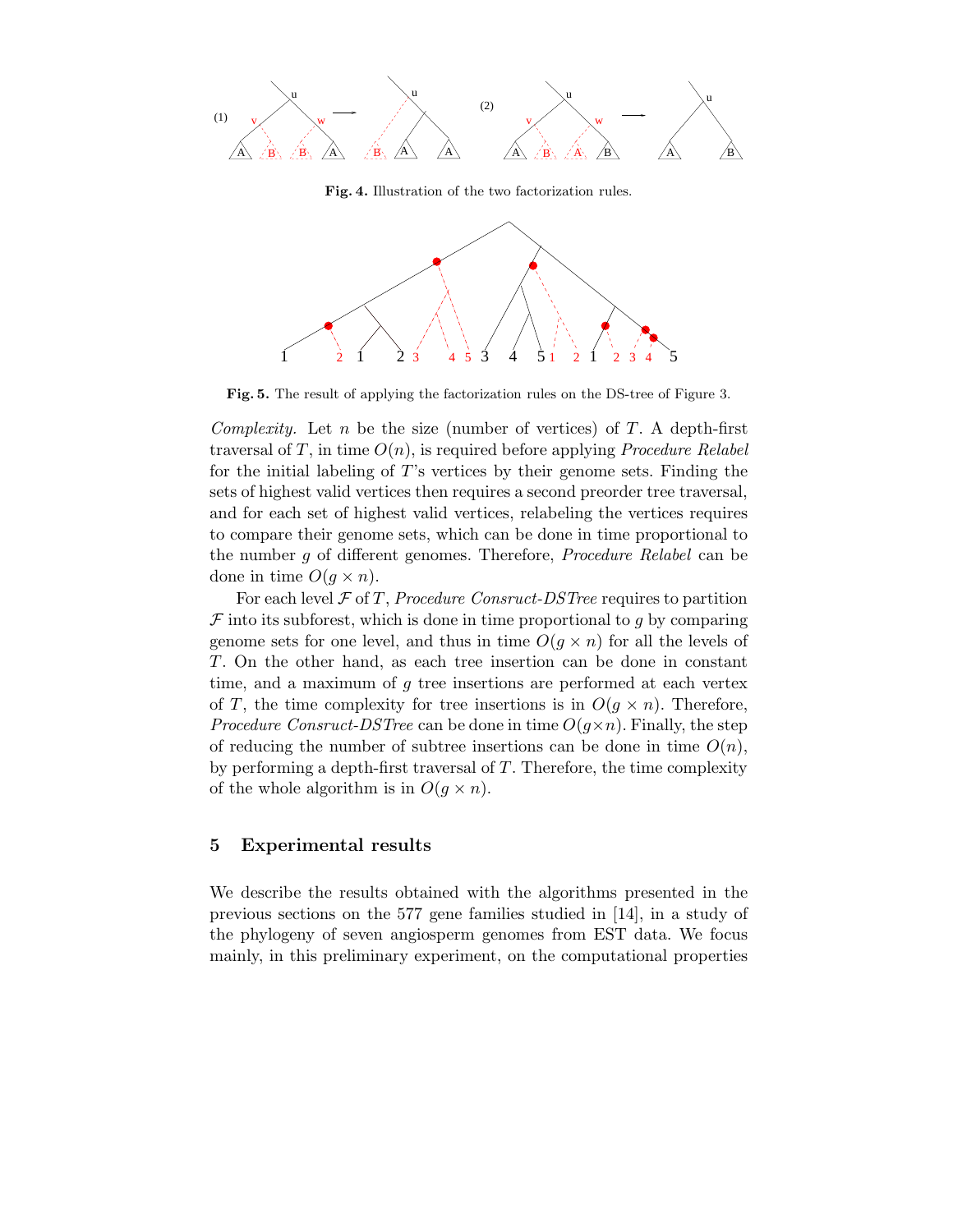of our algorithms, and in particular on the quality of our heuristic for the Duplication/Loss Problem.

Data. Each of the 577 gene families contains at least four genes and spans at least three genomes. The gene trees were obtained with PAUP, using a maximum likelihood approach (see [14] for a detailed description of the process followed to obtain these gene families and gene trees). The data, including the gene trees and statistics on the size of 577 gene families, and the results of our experiments are available on a companion website, accessible at http//www.lacim.uqam.ca/~chauve/CG07.

Results. First, we found that 333 of the 577 gene trees are DS-trees. However, without surprise, most of these families exhibit few gene duplications. For example, 89 of these 333 families contain 4 genes and span 3 species, while only 7 of the 59 gene trees that span the 7 species are DS-trees (see the file STATS.txt on the companion website for the complete statistics). Next, we applied to the 244 remaining gene trees (called non-DS trees from now) the heuristic described in Section 4 to compute an upper bound on the minimum number of gene losses needed to explain the observed gene tree. The results are summarized in the left graphics of Figure 6, and show that many gene families can be explained with few gene losses. We also implemented a branch-and-bound algorithm (to be described in the full version of this paper) in order to assess, on this particular dataset, the quality of our heuristic. The results, summarized in the right graphics of Figure 6, show that it performs well, as for 214 gene trees, it computed the optimal number of gene losses.

Finally, our branch-and-bound algorithm allowed us to compute, for each gene tree that is not a DS-tree, the number of species trees that induce a minimum number of gene losses. As shown in the table below, in most cases, there is a unique optimal species tree.

| Number of species trees: 1 |                         |  |  |  | 2 3 4 5 6 7 13 15 |
|----------------------------|-------------------------|--|--|--|-------------------|
| Number of families:        | $179$ 16 34 2 6 3 1 2 1 |  |  |  |                   |

Table 1. Distribution of the 244 gene families with a non-DS tree (second line) according to the number of species trees inducing a minimum number of gene losses (first line).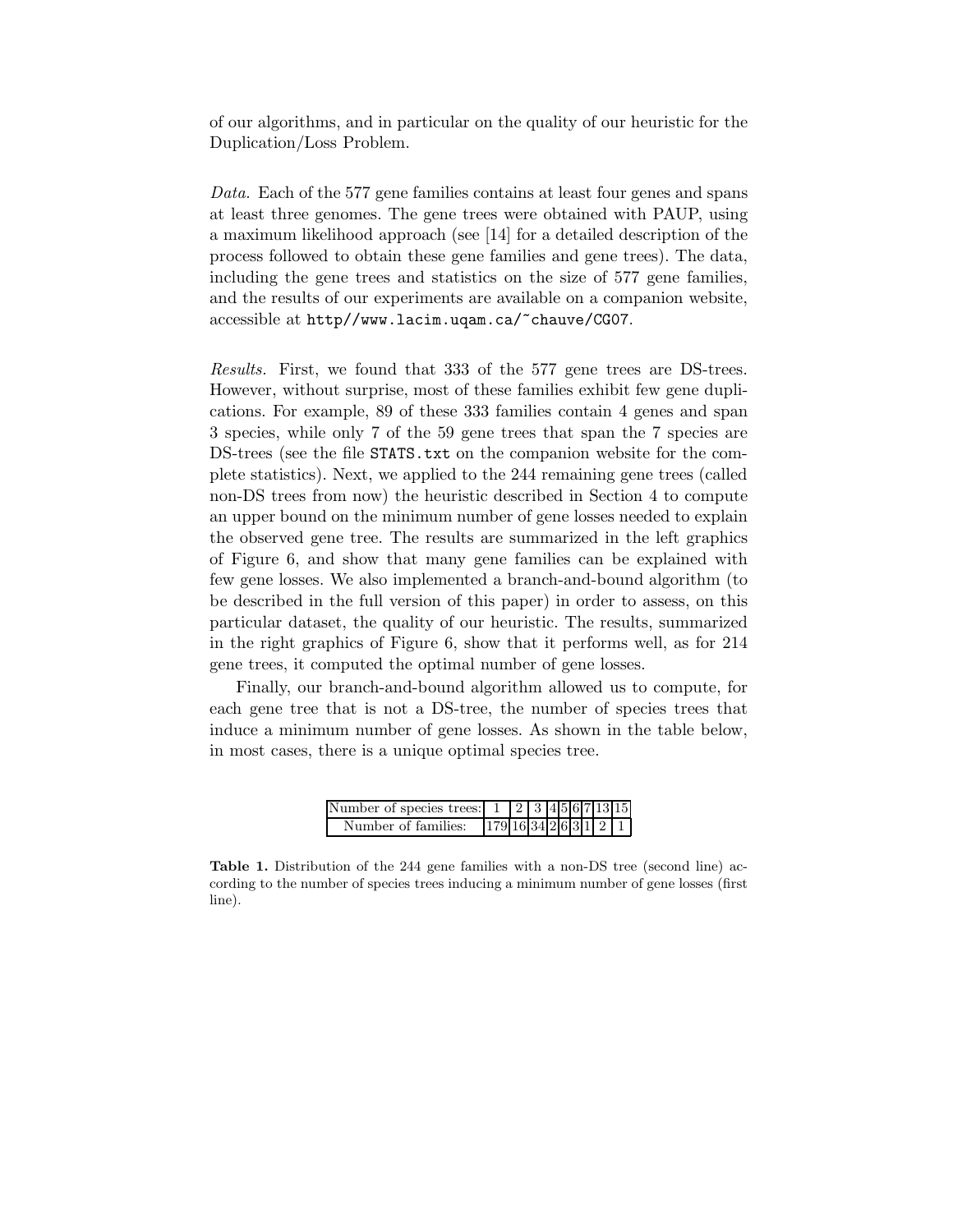

Fig. 6. Left: Distribution of the 244 gene families having a non-DS tree (y axis) according to the number of gene losses inferred by our heuristic  $(x \text{ axis})$ ; Right: Distribution of the 244 gene families having a non-DS-tree  $(y \text{ axis})$  according to the difference between the minimum number of losses needed to transform them into a DS-tree, and the upper bound obtained by our heuristic  $(x \text{ axis})$ .

Discussion. On the considered dataset, we found that many gene families could be explained with few gene losses. However, as these gene families are obtained from EST data, it is very likely that many of them are incomplete and it should be expected that more gene losses are required to explain the true evolution of these families. The distribution of the size of the gene families that can be explained without gene losses illustrates this point, as most of them are quite small, while most gene families with many genes and/or genomes require significantly more gene losses.

From an algorithmic point of view, these experiments suggest that our heuristic works well and that, together with our branch-and-bound algorithm, it gives an efficient way to compute the minimum number of gene losses to explain the evolution of a gene family and the corresponding species tree(s). As a consequence, our approach seems to be an interesting candidate to propose quickly, for a given set of gene trees, a set of species trees (for example the species trees inferred from gene trees that can be explained with few gene losses) that can be analyzed using tree consensus or supertree methods.

## 6 Conclusion

We proposed in this paper a study of gene trees with a focus on duplication and speciation events. In particular, we showed that deciding if a gene tree is a DS-tree is not difficult, and lead to a single species tree. We also introduced a new way to study the evolution of a gene family by minimizing the number of gene losses. Our preliminary experimental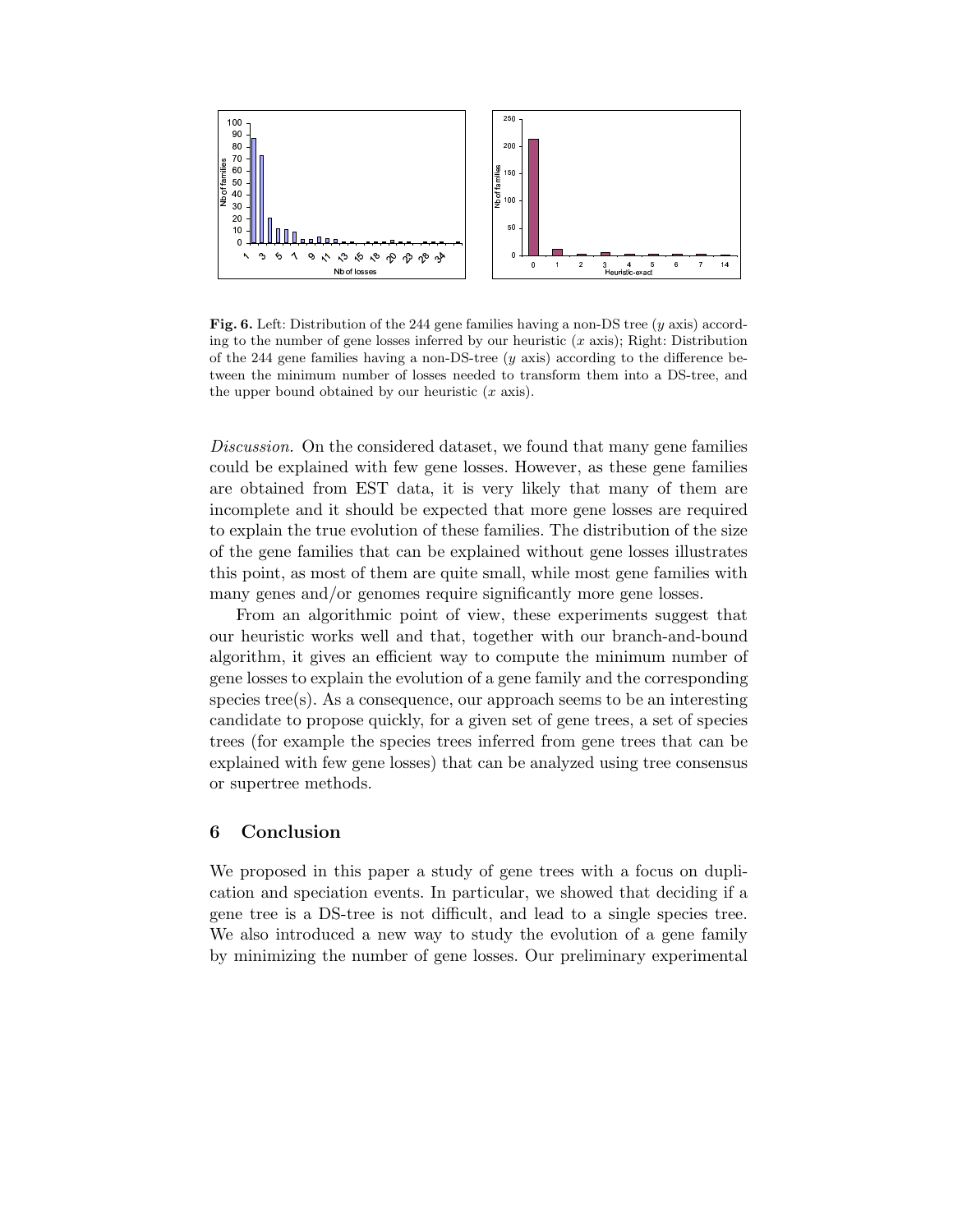results suggest that our approach is worth further studies, and should be compared with the two other reconciliation approaches based on minimizing the number of duplications and the number of duplications and losses.

Among the algorithmic open problems that our work suggest, the most natural is the complexity of the Subtrees Insertion Problem. In a different perspective, preliminary results on yeast gene families show that our approach needs to be generalized to non fully resolved gene trees (work in progress). It would also be very useful to consider not only gene losses to complete gene trees, but also tree rearrangement operations that could account for potential errors in the obtained gene trees. Finally, as our approach relies on inferring a (or a set of) species tree(s) for each gene family, it would be useful to measure the significance of such species trees.

#### References

- 1. L. Arvestad, A.-C. Berglung, J. Lagergren and B. Sennblad. Gene tree reconstruction and orthology analysis based on an integrated model for duplications and sequence evolution. RECOMB 2004, p. 326–335. 2004.
- 2. G. Blin, C. Chauve, G. Fertin, R. Rizzi and S. Vialette. Comparing genomes with duplications: a computational complexity point of view. To appear in IEEE/ACM Trans. on Comput. Biol. and Bioinformatics. 2007.
- 3. K. Chen, D. Durand and M. Farach-Colton. NOTUNG: a program for dating gene duplications and optimizing gene family trees. J. Comput. Biol., 7(3-4):429-444. 2000.
- 4. J.A. Cotton and R.D.M. Page. Going nuclear: gene family evolution and vertebrate phylogeny reconcilied. Proc. R. Soc. Lond. B, 269:1555-1561. 2002.
- 5. D. Durand, B.V. Hald´orsson and D. Vernot. A hybrid micro-macroevolutionary approach to gene tree reconstruction. J. Comput. Biol.,  $13(2):320-3354$ . 2006.
- 6. E.E. Eichler and D. Sankoff. Structural dynamics of eukaryotic chromosome evolution. Science, 301(5634):793–797. 2003.
- 7. O. Eulenstein, B. Mirkin and M. Vingron. Comparison of annotating duplication, tree mapping, and copying as methods to compare gene trees with species trees. In Mathematical hierarchies and biology, vol. 37 of DIMACS Ser. Discrete Math. Theoret. Comput. Sci., p.71–93. Amer. Math. Soc., 1997.
- 8. M.A. Fares, K.P. Byrne and K.H. Wolfe. Rate asymmetry after genome duplication causes substantial long-branch attraction artifacts in the phylogeny of Saccharomyces species. Mol. Biol. Evol., 23(2):245–253. 2006.
- 9. P. Gorecki and J. Tiutyn. DLS-trees: a model of evolutionary scenarios. Theoretical Comput. Sci., 359(1–3):378–399. 2006.
- 10. R. Guigó, I. Muchnik and T.F. Smith. Reconstruction of ancient phylogenies. Mol. Phylogenet. Evol. 6(2):189–213. 1996.
- 11. M.T. Hallett and J. Lagergren. New algorithms for the duplication-loss model. RECOMB 2000, p. 138–146. 1996.